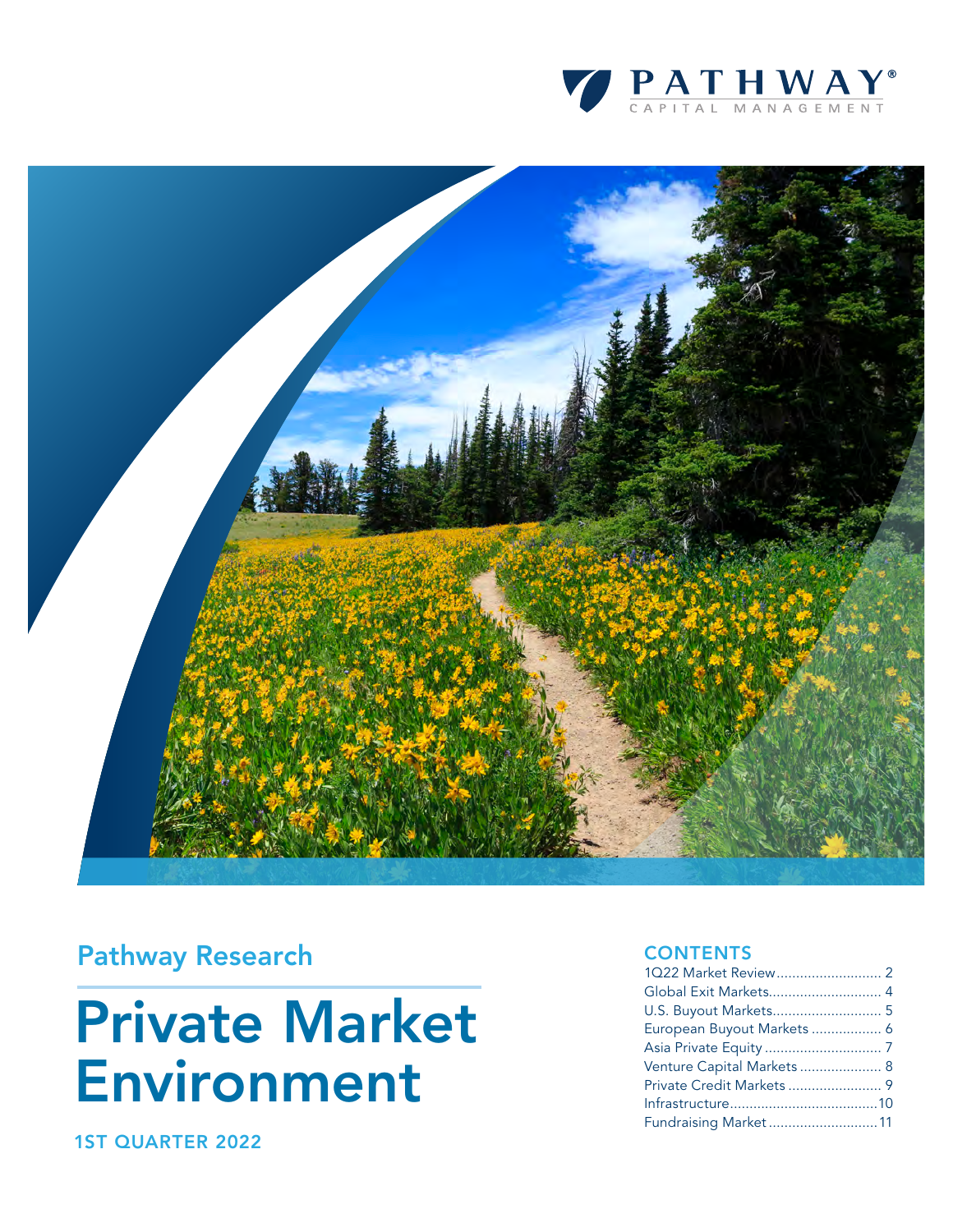# 1Q22 Market Review

Global equity markets faltered in the first quarter of 2022, giving way to concerns over rising inflation, continued supply chain constraints, Russia's invasion of Ukraine, and the beginning of interest rate hikes in the United States. The MSCI All Country World Index entered correction territory in early March after falling more than 12.0% from its January peak before rebounding to finish the quarter down 5.3%. The technology-heavy Nasdaq index experienced an even sharper decline, generating a first-quarter return of -8.9% its worst quarter since the pandemic-impacted first quarter of 2020. The start of 2022 was marked by fears of the rapidly spreading Omicron variant of COVID-19, which slowed growth early in the quarter amid a sharp spike in new cases. Inflation was also top of mind for both consumers and investors alike. In March, inflation rose to 8.5% in the U.S. and to 7.0% in the UK—the highest figures for the two countries since 1981 and 1992, respectively. The impact of rising consumer prices has been further amplified by Russia's invasion of Ukraine, which drove energy prices to their highest levels in more than a decade. The West Texas Intermediate spot price rose to \$123.64 per barrel in early March, its highest price since August 2008. The uncertain length, outlook, and geopolitical implications of the Russia–Ukraine conflict have presented a challenge to world leaders in managing the scale of the response to combat inflation while supporting unprecedented sanctions on Russia. The U.S. Federal Reserve raised its benchmark interest rate by 0.25% in March its first interest rate increase since 2018—and has signaled the likelihood of additional, larger rate increases throughout the remainder of the year.

Deal-making activity globally remained resilient during the quarter, bolstered by the ongoing economic recovery from the pandemic and high levels of dry powder from both strategic and financial buyers. Worldwide M&A activity totaled \$1.0 trillion during the quarter, which marked the seventh-consecutive quarter in which activity exceeded \$1.0 trillion but also a decline of 21% from the first quarter of 2021, according to Refinitiv. Private equity firms played a large role in driving this activity, accounting for a record 29% of global M&A value. In the U.S., private equity–backed buyout activity totaled \$103 billion during the quarter, down 12% from the prior quarter but still 36% higher than the quarterly average of the past three years. The record pace of investment activity for most investment strategies since the start of 2021 has been supported by an active fundraising landscape that has seen prominent firms successfully return

| At March 31, 2022                            |                                        |                                       |                 |               |
|----------------------------------------------|----------------------------------------|---------------------------------------|-----------------|---------------|
| <b>Seller</b>                                | <b>Portfolio</b><br>Company            | <b>Industry</b>                       | <b>Region</b>   | Value<br>(MM) |
| <b>Bridgepoint Group</b>                     | <b>Flement Materials</b><br>Technology | <b>Business Services</b>              | UK              | \$7,000       |
| <b>TDR Capital</b>                           | LeasePlan<br>Corporation               | Business Services Netherlands \$5,500 |                 |               |
| <b>TPG Capital</b>                           | <b>Wind River</b><br>Systems           | Technology                            | U.S.            | \$4,300       |
| <b>New Mountain Capital</b>                  | Cloudmed                               | Healthcare                            | U.S.            | \$4,100       |
| <b>Berkshire Partners.</b><br><b>Permira</b> | Teraco                                 | Telecommunications                    | South<br>Africa | \$3,500       |

### Table 1. Largest PE-Backed M&A Exits Announced in 1Q22

#### Table 2. Largest PE Investments Announced in 1Q22 At March 31, 2022

| <b>Buyer</b>                        | <b>Target</b>                           | <b>Industry</b>                              | <b>Region</b> | Value<br>(MM) |
|-------------------------------------|-----------------------------------------|----------------------------------------------|---------------|---------------|
| <b>Vista Equity Partners</b>        | Citrix Systems                          | Technology                                   | U.S.          | \$16,500      |
| <b>Thoma Bravo</b>                  | Anaplan                                 | Technology                                   | U.S.          | \$10,700      |
| <b>KKR</b>                          |                                         | Refresco Group Business Services Netherlands |               | \$7,900       |
| <b>Apollo</b>                       | Tenneco                                 | Industrials                                  | U.S.          | \$7,100       |
| <b>Clayton, Dubilier &amp; Rice</b> | Cornerstone<br><b>Building Products</b> | Industrials                                  | U.S.          | \$5,800       |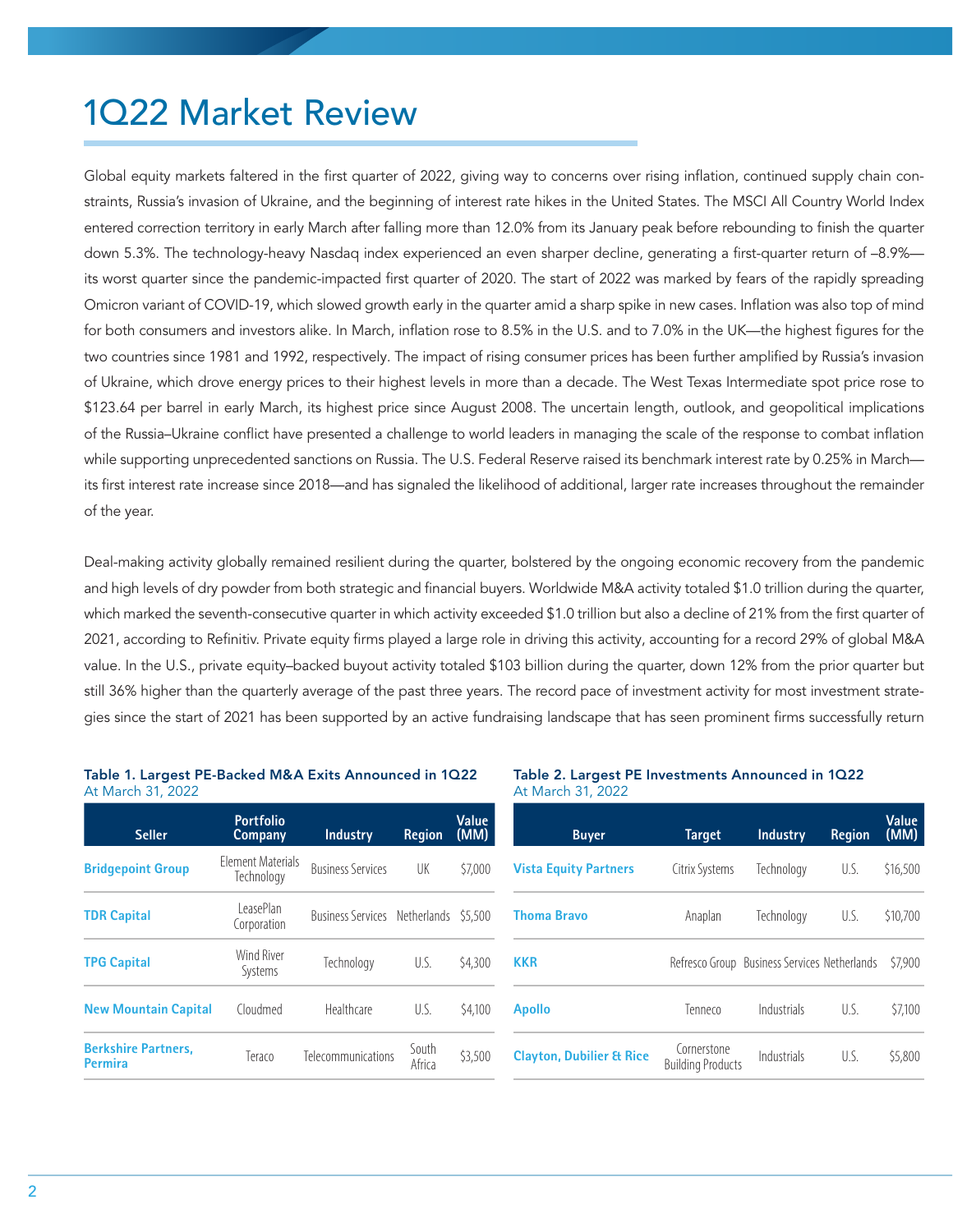to market on accelerated timelines and with increasingly larger fund sizes. In 2022 alone, we expect at least eight large-cap buyout managers to hold fundraisings with targets of \$20.0 billion or higher. The volume of funds in market or planning to return to market during 2022 has forced many limited partners to adopt an added degree of selectivity in their investment process to navigate allocation constraints throughout the remainder of the year and potentially beyond.

Exit market activity slowed at a sharper pace during the first quarter as general partners sought to monitor ongoing volatility and the impact of broad declines in the public markets on portfolio company valuations and exit processes. Global M&A exit activity for private equity–backed companies totaled \$110 billion, a decline of more than 50% from the quarterly average during 2021 but still generally in line with pre-pandemic norms. Following a record pace of IPOs during 2021, the continued poor performance of many recent listings, particularly in high-growth sectors, drove IPO markets to a near halt during the first quarter. In the U.S., just 18 companies raised \$2.2 billion through new IPOs during the quarter—the lowest total in six years. The IPO of private equity firm TPG, which raised \$1.1 billion in early January, accounted for 48% of the quarterly total and was the only IPO to raise greater than \$300 million during the quarter. Looking forward, the abundance of prospective buyers in the market and the continued strong financial performance of many private equity–backed companies will likely keep exit activity and distributions to limited partners at a healthy level in the near term; however, public market activity is expected to remain moderate until market volatility and the aftermarket performance of many recent listings show signs of stability.

During the first quarter, the private markets industry came under the microscope of the U.S. Securities and Exchange Commission (SEC), which issued a sweeping set of proposals aimed at enhancing disclosures, reporting, and best practices for investment advisers to private funds. The first proposal, issued in January, proposed new amendments to Form PF, the confidential reporting form used by certain advisers to private funds to report information to the SEC and the Financial Stability Oversight Council (FSOC). In early February, the SEC voted in favor of an additional proposal that, among other directives, would require SEC-registered advisers to deliver to its private fund investors quarterly financials disclosing all fees, expenses, and other compensation; obtain annual audited financial statements for each of its funds; provide independent fairness opinion letters for all GP-led secondary transactions; and disclose any preferential rights granted to any of the fund's investors. The proposal would also prohibit a number of actions, including providing investors preferential liquidity or information rights; paying clawbacks of carried interest net of taxes; and benefitting from exculpation or indemnity provisions in cases of a breach of fiduciary duty or negligence. If adopted in its current form, the February proposal would apply to both active and prospective governing documents and limited partnership agreements, beginning one year from the date of the announcement of the final terms.

The proposals signal an enhanced level of scrutiny and a new regulatory approach by current SEC leadership toward overseeing the private markets industry. Although some of the requirements listed in the proposals are already standard practice for many large institutional firms, the impact and costs associated with adhering to the new requirements will vary widely among private equity firms depending on their size and resources. The response from investors has largely been supportive of the SEC's directional focus on increasing transparency and alignment in the private markets; however, industry groups are still assessing whether any facets of the proposals could have adverse, unintended consequences for limited partners. The final terms of the proposals are still subject to change and may not yet be announced for several months, following the SEC's review of public comments.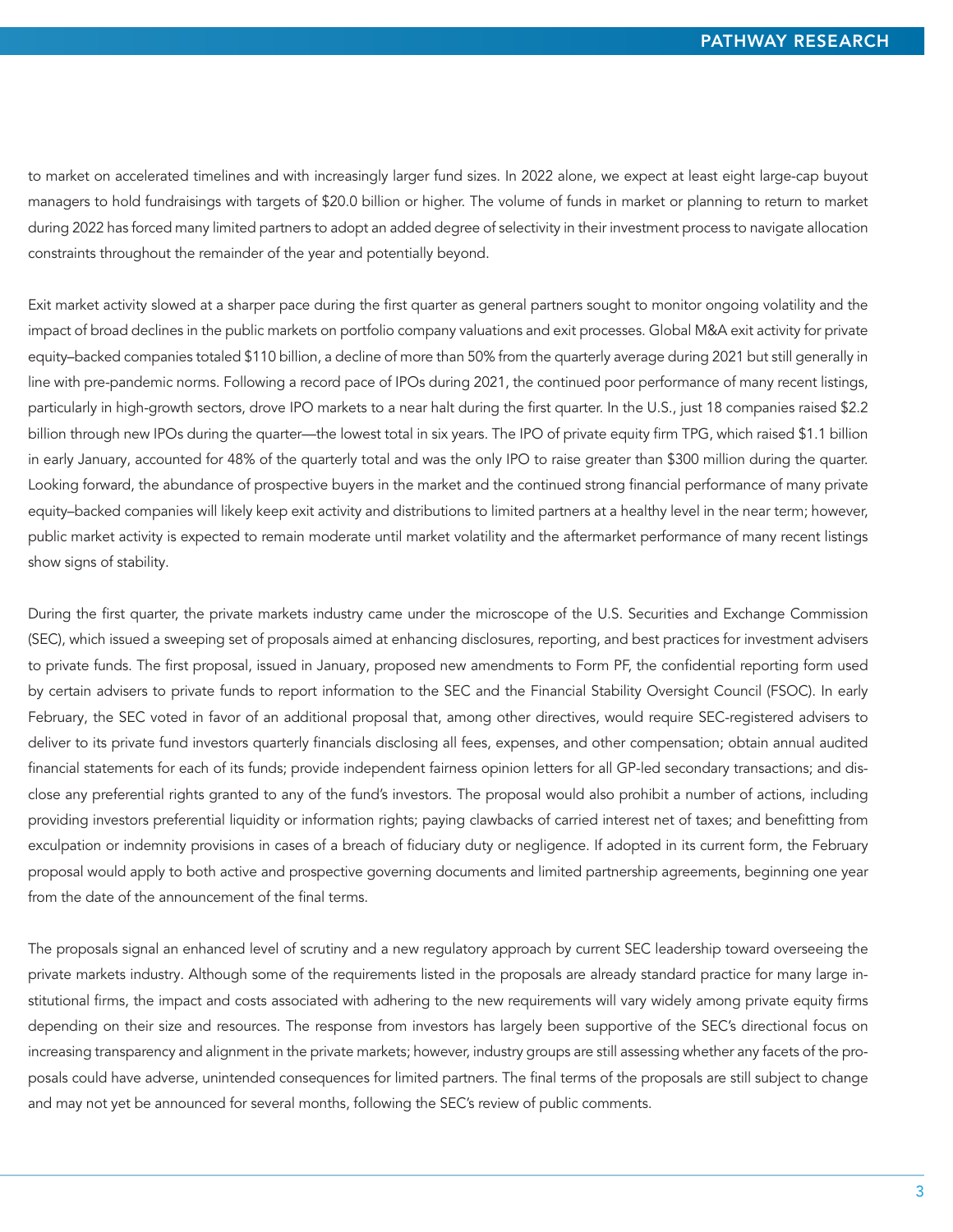### Global Exit Markets

Exit market activity worldwide cooled during the first quarter relative to the pace of 2021, which set annual records for both M&A and public market exits by a wide margin. During the quarter, global M&A exit value totaled \$110 billion, a decline of approximately 50% from both the prior quarter and the first quarter of 2021. The number of deals announced fell to 512, the lowest quarterly figure since the second quarter of 2020. The decline was not unexpected, given the number of mounting macroeconomic and geopolitical headwinds, and is in many ways a reversion to a more sustainable level of activity following the sharp spike in deal volume during the prior year. Activity in the large-cap market was muted overall during the quarter; however, appetite for large, high-quality assets still did exist. In January, Bridgepoint-backed Element Materials announced a \$7.0 billion sale to Temasek, and TDR-backed Leaseplan announced a \$5.5 billion cash-and-share sale to ALD, the car-leasing division of Société Générale.

The decline in activity was more pronounced for public market exits, which came to a stand-still amid a broader sell-off in most major indices globally. Global private equity–backed IPO proceeds dropped 58% quarter over quarter, although the decrease would have been much more severe with the exclusion of the Asia-Pacific region. Sixty-nine private equity–backed IPOs raised \$15.4 billion in Asia during the first quarter, accounting for 93% of total private equity–backed IPO value globally. Activity in the region was driven by two IPOs of greater than \$1.0 billion in size: the \$1.6 billion listing of solar panel manufacturer Jinko Solar and the \$1.1 billion listing of microchip manufacturer ASR Microelectronics, which both listed in Shanghai. In the U.S., just eight private equity–backed companies raised \$1.0 billion through IPOs during the quarter—the lowest quarterly value and volume since the first quarter of 2016. A rebound in IPO activity is likely dependent on improved performance from recent listings: the Renaissance IPO Index, which measures the performance of newly listed U.S. IPOs, generated a return of –23.9% during the first quarter, its worst quarter since 2011.

The SPAC frenzy that was the focus of the industry this time last year appears to have faltered. During the quarter, just 55 SPACs raised \$9.0 billion in proceeds, according to Renaissance Capital, a decline of 90% from the first quarter of 2021. Poor performance from many SPAC mergers and an increased regulatory focus from the SEC on the SPAC structure has slowed activity overall, leading to a rise in IPO withdrawals, redemption rates, and merger terminations. In March, the SEC proposed a new set of requirements for SPACs that, if adopted, would increase disclosure requirements for SPAC ownership and performance and limit liability protections for SPAC sponsors related to forward-looking projections. The proposal is intended to provide investors with disclosures and protections similar to those they would receive with a traditional IPO and could further dampen market enthusiasm for the structure moving forward.



#### Figure 1. Quarterly Global PE-Backed IPO Activity





Source: Bloomberg, Renaissance Capital, and Pathway Research.

Source: Mergermarket.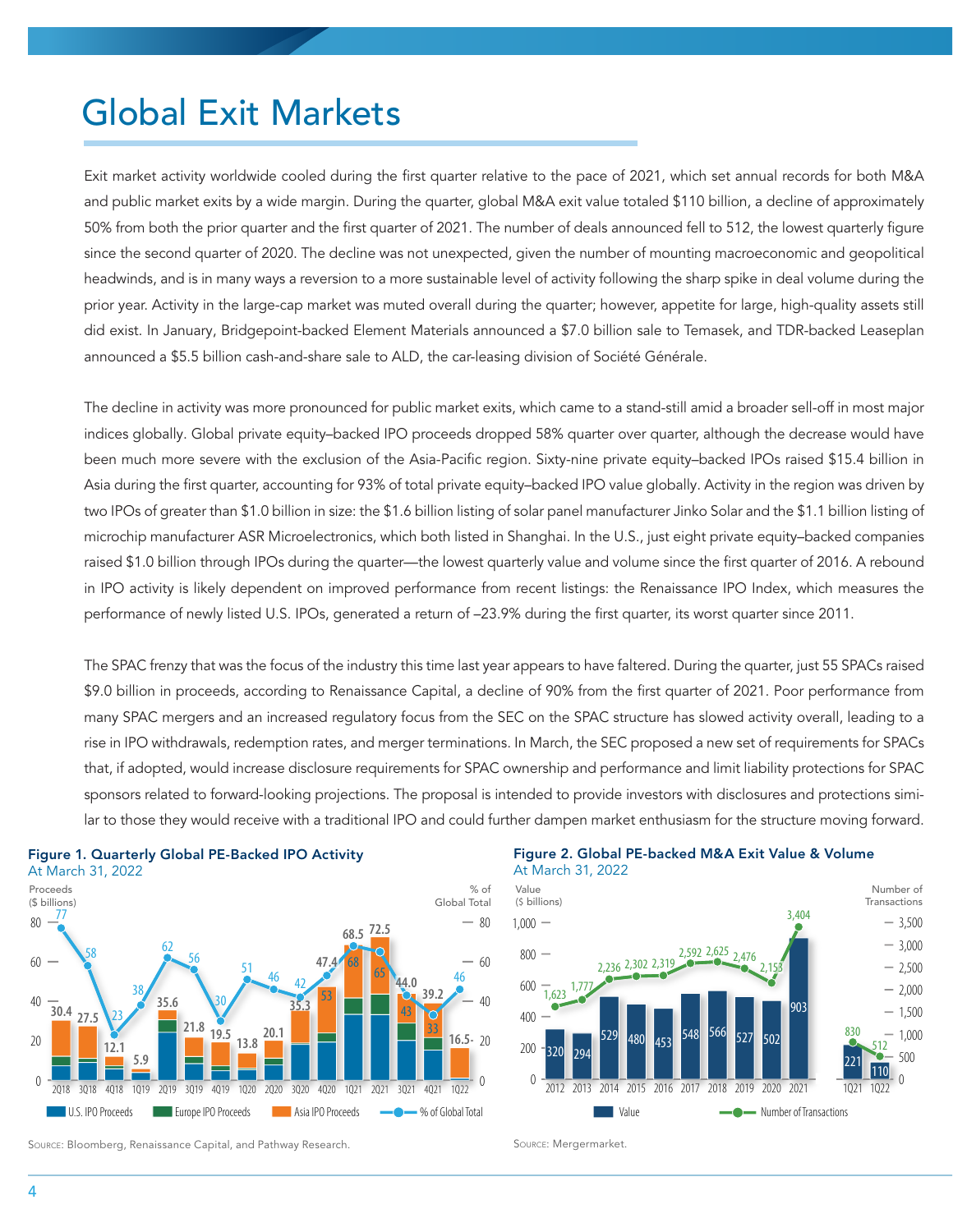### U.S. Buyout Markets

U.S. buyout investment activity maintained its momentum in the first quarter, belying concerns that the specter of rising interest rates and prolonged inflation would put a halt to activity. According to Refinitiv and Pathway Research, U.S. buyout market activity totaled \$103 billion, a decline of 12% from the prior quarter but still well above the quarterly average over the past three years. U.S. buyout investment activity has surpassed \$100 billion in value during each quarter since the fourth quarter of 2020—a mark not previously reached since the second quarter of 2007. Activity continues to be supported by ample dry powder from both strategic investors and financial sponsors alike: U.S. buyout managers raised \$52.0 billion in commitments in the first quarter, and fundraising activity is expected to remain elevated throughout the remainder of the year. Buyout activity was relatively balanced between largecap buyouts (i.e., transactions with enterprise values of \$1.0 billion or greater), which accounted for 58% of deal value, and smalland middle-market buyouts, which collectively accounted for 42% of deal value. Driven by the decline in public market valuations, public-to-private transactions were a key feature in the large end of the market, accounting for two-thirds of large-market deal value during the quarter. The most notable of these transactions were the \$16.5 billion acquisition of Citrix by Vista Equity Partners and the \$10.7 billion acquisition of Anaplan by Thoma Bravo. Both companies provide enterprise software solutions for their customers and are examples of the types of services that have become increasingly valuable to businesses in the pandemic era.

The average purchase-price multiple for buyouts completed in the first quarter remained elevated, at 12.2x EBITDA, according to S&P LCD, driven in part by the prevalence of software buyouts. The software industry accounted for 45% of aggregate transaction value during the quarter, up from 26% in 2021. Although fears of rising interest rates have largely driven down multiples for highgrowth businesses in the public markets, many general partners continue to believe that the software sector is well-positioned to be successful in the current environment. Many software companies feature attractive growth profiles, highly recurring revenue streams, and pricing power, making them well-suited to withstand an inflationary environment. General partners continue to be mindful of the number of mounting macroeconomic and geopolitical headwinds but have found creative ways to address deal-specific concerns. In February, Reuters reported that Apollo had negotiated a carve-out in its agreement to take private Tenneco that included provisions allowing it to circumvent approval from regulatory authorities in Russia and Ukraine. The U.S.-based auto parts maker has manufacturing facilities in Russia and is one of the private equity industry's first reported examples of a specific connection to the ongoing Russia–Ukraine war.

#### Figure 3. U.S. Buyout Investment Activity



#### Table 3. U.S. Buyout Investment Statistics At March 31, 2022

|                              | 2007  | 2021 | 1022  |
|------------------------------|-------|------|-------|
| <b>Purchase Price/EBITDA</b> | 97x   | 121x | 12.2x |
| <b>Equity Contribution %</b> | 30.9% | 470% | 398%  |
| <b>Debt/EBITDA</b>           | 60x   | 59x  | 6.0x  |
| <b>EBITDA/Cash Interest</b>  | 71x   | 3.5x | 37x   |

Source: S&P LCD.

2 4  $-6$ 8  $-10$ 12 x

44

Source: Refinitiv, S&P LCD, and Pathway Research.

Notes: Amounts may not foot due to rounding. • EV=Enterprise value.

aAverage PPM (as a multiple of trailing EBITDA) of all LBOs.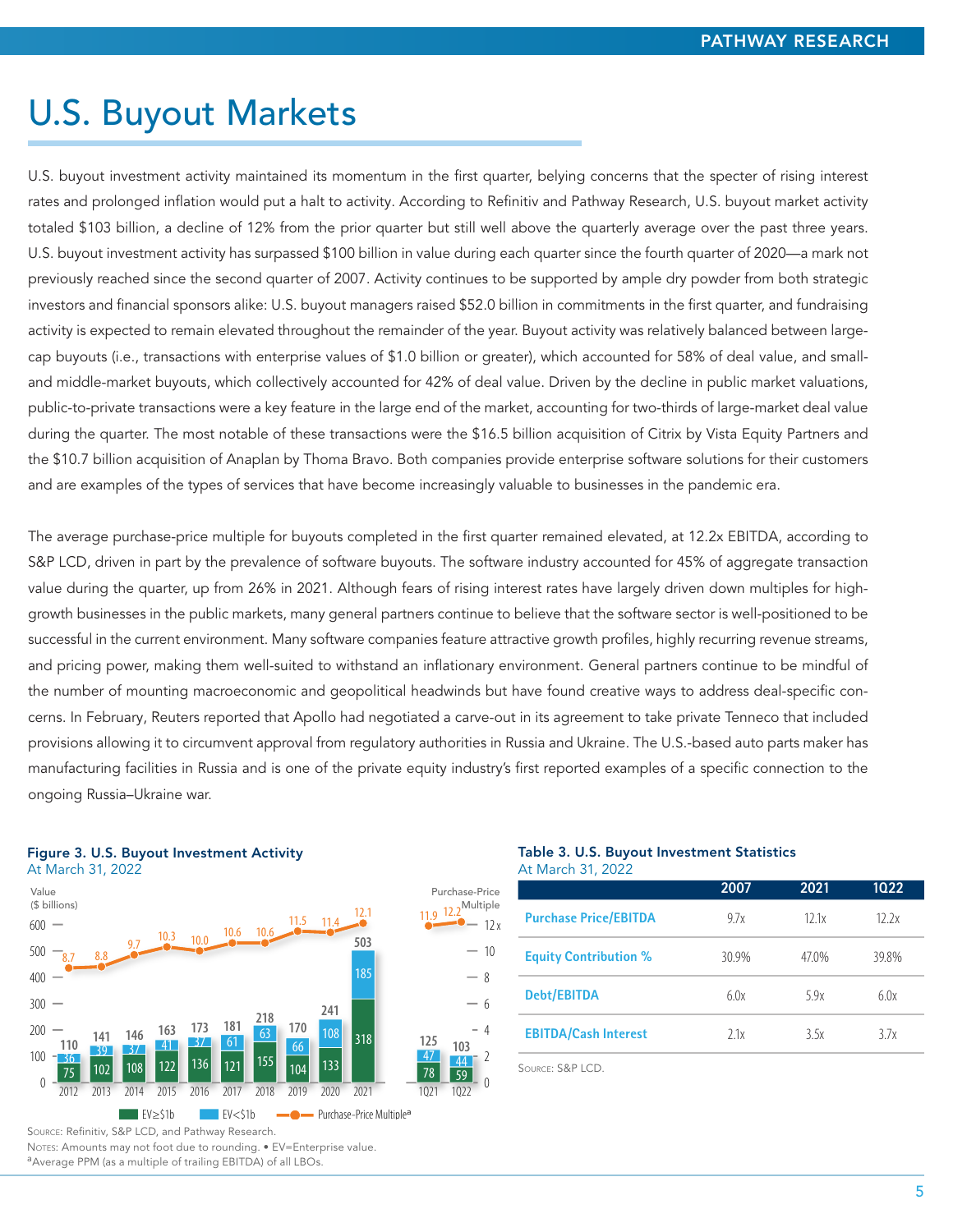### European Buyout Markets

Although 2021 represented the most active year on record, European buyout activity has been off to a slower start in 2022: the aggregate transaction value of European buyouts announced in the first quarter was €43.5 billion, according to data provided by Refinitiv. This represents a 31% decrease from the record-breaking fourth quarter but is still 24% above the quarterly average for the past five years.

The slowdown in the first quarter was most pronounced in the upper end of the market: the aggregate transaction value of uppermid-market and large-cap deals (with enterprise values in excess of €500 million) was down by 50%. Lower-mid-market deals (with enterprise values between €100 million and €500 million) were also down, albeit by only 15%. Notably, however, the aggregate value of small-cap deals (with enterprise values below €100 million) was up 40%. As a result, upper-mid-market and large-cap deals represented only 45% of the aggregate transaction value for the first quarter, well below their average of 65% over the prior five years. The largest deal of the first quarter was KKR's €7.0 billion acquisition of Dutch beverage solutions provider Refresco, which was followed by Cinven's €2.3 billion carve-out of Bayer's environmental services business.

The quarterly decline in activity was broadly spread across Europe; only France bucked the downward trend. The aggregate transaction value of French buyouts was €7.6 billion—a 77% increase from the prior quarter and the second-highest quarterly total since the Global Financial Crisis (GFC) (exceeded only by €10.1 billion in the second quarter of 2018). Despite this significant increase, France was only the third most-active region in Europe, trailing the UK (€10.3 billion) and the Netherlands (€9.9 billion) in aggregate transaction value during the quarter.

European credit markets have experienced a significant drop in activity. According to data from UBS, European primary high-yield issuance totaled €10.8 billion in the first quarter—down 61% from the prior quarter and 51% from the quarterly average over the past five years. The quarter was off to a good start: €9.3 billion was issued in the first five weeks of the year. However, activity dropped off during the subsequent week, and virtually no new issuance was completed in the second half of the quarter. Meanwhile, spreads on BBrated euro-denominated bonds started the year around 250 basis points, spiked in early March, and have since been on a downward trajectory, ending the quarter at around 340 basis points. General partners have reported limited access to financing for larger deals in particular. It remains to be seen when European credit markets will reopen and give rise to buyout activity in this part of the market.

> 44 0

497

400

 $-800$ 

 $-1,200$ 

 $-1,600$ 

Number of Transactions



Figure 4. European Buyout Investment Activity At March 31, 2022

Source: Refinitiv and Pathway Research.

#### Table 4. Largest European Buyouts Announced in 1Q22 At March 31, 2022

| <b>Buyer</b>                                    | Target                         | <b>Country</b> | Value (MM) |
|-------------------------------------------------|--------------------------------|----------------|------------|
| <b>KKR</b>                                      | Refresco                       | Netherlands    | €7.000     |
| Cinven                                          | Bayer Environmental<br>Science | Germany        | €2,348     |
| <b>Bain Capital,</b><br><b>Neuberger Berman</b> | Inetum                         | France         | €2,000     |
| <b>KKR, Teslin</b>                              | Accell Group                   | Netherlands    | €1.587     |
| <b>Motive Partners, CPPIB</b>                   | FNZ Group                      | UK             | €1,225     |

Source: Refinitiv.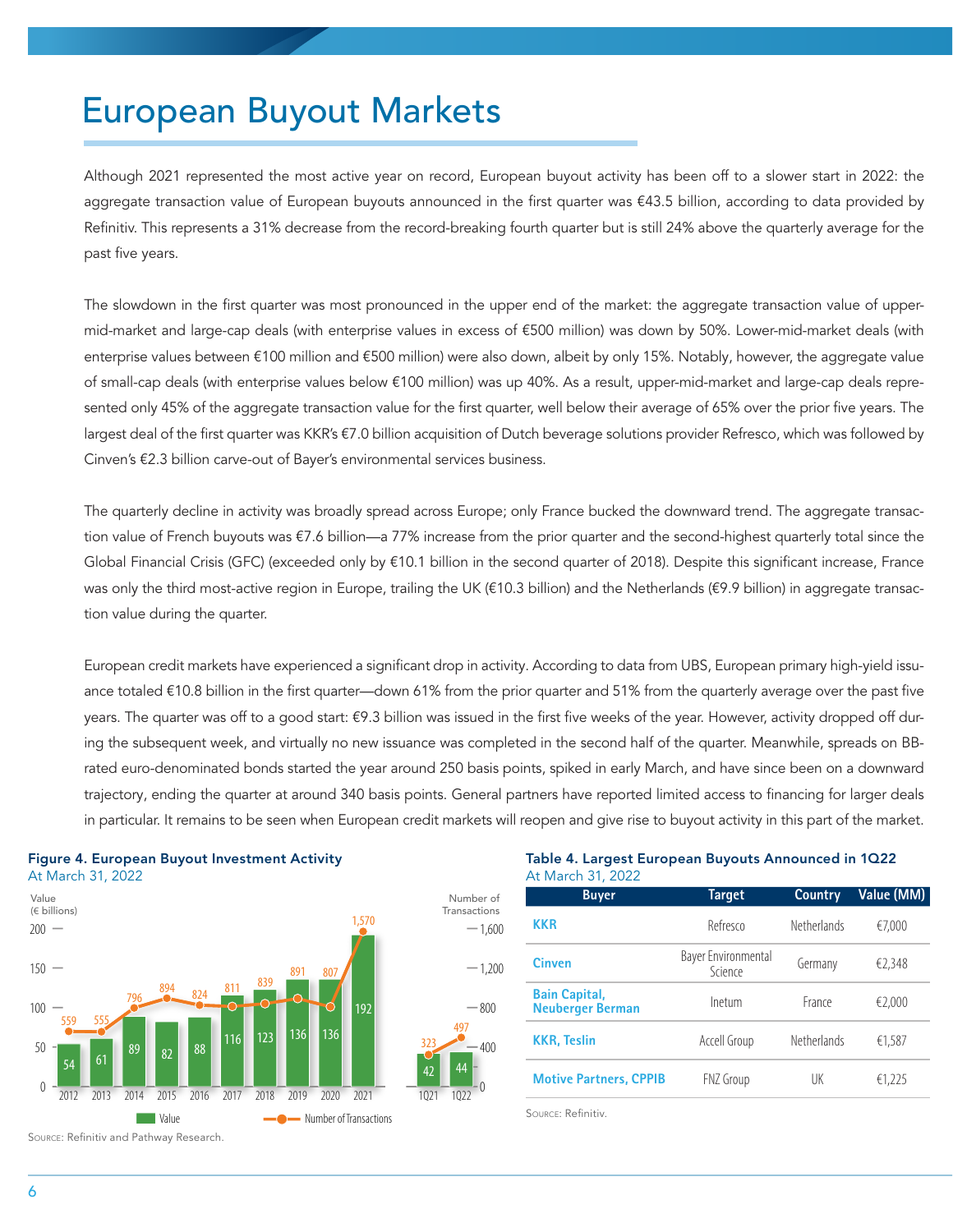# Asia Private Equity

During the first quarter, Asia private equity investment activity fell for the second-consecutive quarter to \$49.1 billion, according to data provided by *Asia Venture Capital Journal* (*AVCJ*), a 19% decrease from the prior quarter. China had an outsized contribution to this decrease: tepid U.S.–Sino relations and ongoing Chinese regulatory action drove a 34% quarter-on-quarter reduction in investment value in China. This was compounded by China's largest COVID-19 outbreak in two years, with lockdowns in Shanghai and Shenzhen contributing to further spill-over effects into the global supply chain and economic activity.

As investors drew a more cautious tone toward China, first-quarter investment activity in India grew 40% year over year, according to *AVCJ*. The growth was driven by early- and growth-stage information technology investments, which banked on the country's widespread digital adoption and large addressable market. Led by the \$800 million financing of Think & Learn, information technology investments accounted for 74% of total deal volume—a significant increase from the 40% share recorded in the first quarter of 2021. Similarly, private equity investments in Southeast Asia surged 147% year over year on the back of increasing information technology investments.

IPO activity in Asia eased in the first quarter amid the sell-off in public markets: 182 companies raised \$30.9 billion from IPOs—a 47% decrease in value from the prior quarter and the lowest level in the past six quarters. Despite the sharp decrease in total IPOs, the value and volume of private equity–backed IPOs remained relatively unchanged from the prior quarter, still accounting for a meaningful share of new listings. The slowdown in listings was most apparent in Hong Kong and China, where total IPO value decreased by 66% and by 54%, respectively. Chinese companies have continued to struggle to list on U.S. exchanges because dual-listed Chinese stocks were once again in the spotlight after the U.S. SEC announced five Chinese companies that are at risk of delisting for failing to comply with U.S. securities law.

As Asian private markets continue to develop, global investment firms have increasingly set their sights on the region and have sought to expand their footprint via acquisitions of local Asian general partners. During the first quarter, Blue Owl Capital acquired a 13% stake in MBK Partners, a North Asia–focused buyout firm, for KRW 1.19 trillion (~\$1.0 billion), and EQT agreed to acquire 100% of Hong Kong–based Baring Private Equity Asia for €6.8 billion (~\$7.5 billion).



### Figure 5. Asia PE Transaction Value & Volume

#### Table 5. Largest Asia PE Investments in 1Q22 At March 31, 2022

| Number of                            | <b>Buyer</b>                                                     | Target                         |                | <b>Country Value (MM)</b> |
|--------------------------------------|------------------------------------------------------------------|--------------------------------|----------------|---------------------------|
| Transactions<br>$-7.000$             | Alibaba, CCBT Private Equity,<br><b>PICC Capital, YF Capital</b> | Innotron Memory                | China          | \$4,721                   |
| $-6.000$<br>$-5.000$                 | <b>KKR Japan</b>                                                 | Yayoi                          | Japan          | \$2,117                   |
| $-4.000$<br>$-3.000$                 | <b>The Blackstone Group Asia</b>                                 | Interplex                      | Singapore      | \$1,600                   |
| 1,532<br>$1,459 - 2,000$             | <b>Brookfield Asset Management</b>                               | La Trobe Financial<br>Services | Australia      | \$1,100                   |
| $-1,000$<br>49<br>49<br>1022<br>1021 | <b>Blue Owl Capital</b>                                          | <b>MBK Partners</b>            | South<br>Korea | \$1,000                   |
|                                      |                                                                  |                                |                |                           |

Source: *AVCJ*.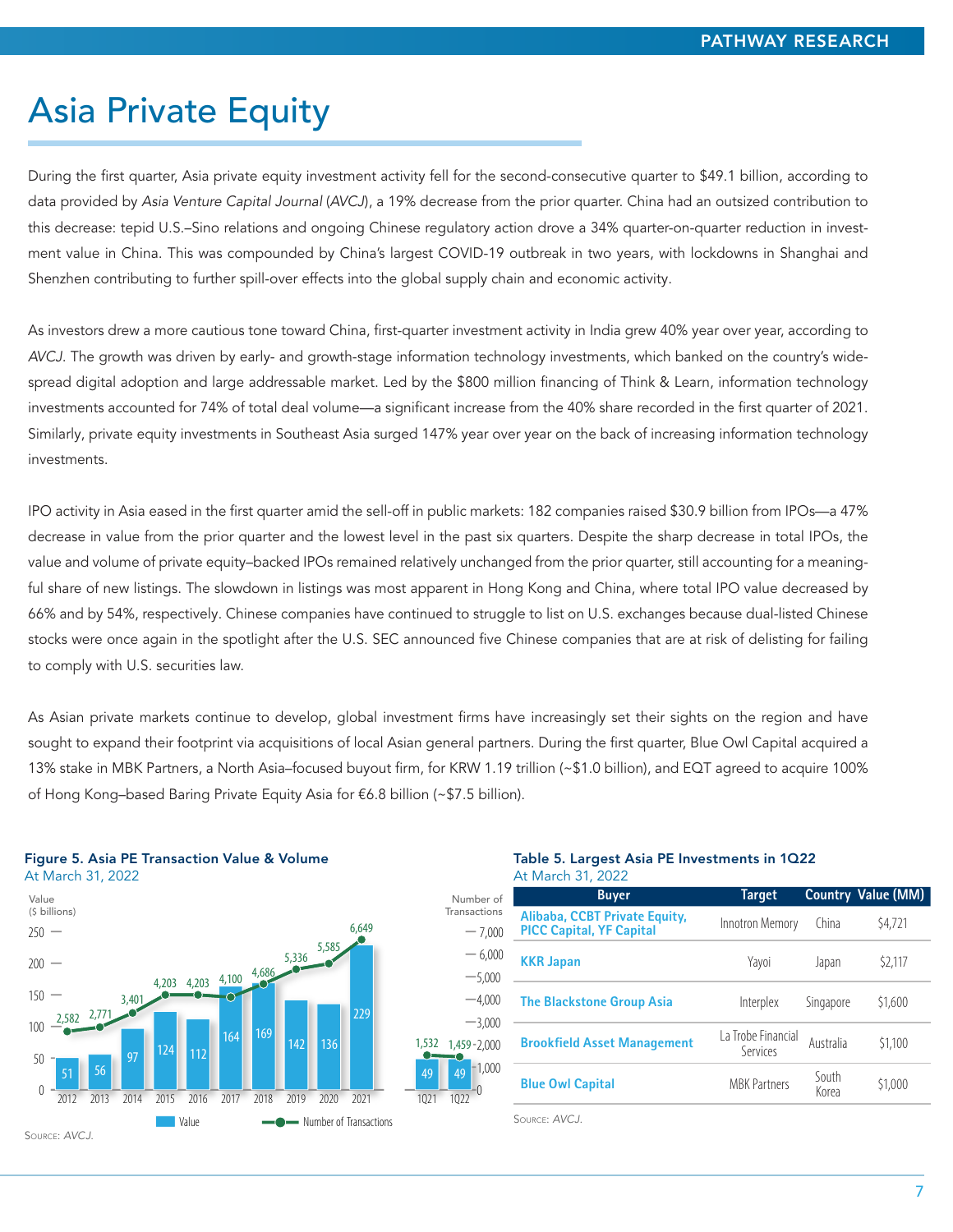### Venture Capital Markets

Following an unprecedented year of activity in the venture capital markets in 2021 that set numerous records for both deal and exit activity, investment activity tapered moderately during the first quarter of 2022. According to the PitchBook-NVCA Venture Monitor, \$70.7 billion was invested via 3,723 transactions in the U.S.—down 26% from the record-setting fourth quarter of 2021. Despite falling short of the 2021 quarterly average of \$85.6 billion, first-quarter investment activity remained strong compared with pre-pandemic averages. The first-quarter total represented an increase of 125% relative to the quarterly average in the three years leading up to 2020. The venture capital industry has been fueled by the acceleration of technological adoption across the global economy since the start of the pandemic, and early indications in 2022 appear to show that investor interest in those themes has not waned. The most-prolific investors during 2021 continued to execute deals at an expeditious pace: Tiger Global and the SoftBank Vision Fund led/co-led 87 and 36 deals during the first quarter, respectively, which collectively accounted for approximately \$13 billion of investment activity, according to Crunchbase. Venture capital investment activity in Europe maintained its strong momentum from 2021: €27.5 billion was invested via 2,888 transactions during the first quarter. Activity in the region was driven by the \$1.0 billion Series D financing round of UK-based Checkout.com, which became the second most valuable European venture-backed company at a post-money valuation of \$40.0 billion.

The U.S. IPO market was largely shut to new listings during the first quarter amid continued poor public market performance, particularly in the high-growth sectors that the venture capital industry frequents. Eight venture capital–backed offerings raised \$1.0 billion of proceeds during the first quarter, the lowest quarterly value since the second quarter of 2016. Contrasting the large IPOs in the prior year, the first quarter lacked an outsized offering: the largest venture-backed listing was the \$230 million IPO raised by Credo Technology, a provider of high-speed connectivity solutions backed by Celesta Capital. Looking ahead to the second quarter, the IPO window still appears to be closed, and, through late April, no new venture capital–backed companies had debuted on U.S. exchanges.

M&A exit activity in the U.S. for venture capital–backed companies totaled just \$9.8 billion during the first quarter, a decline of 61% from the prior quarter. The largest deal announced of the quarter was UBS's acquisition of Spark Capital– and Index Ventures–backed Wealthfront for \$1.4 billion. SPAC merger activity remained similarly slow, although the quarter did host one meaningful transaction: in February, cryptocurrency company Circle announced the termination of its existing merger agreement with Concord Acquisition Corp., which was announced in July 2021, and the formation of a new deal with the same SPAC at a valuation of \$9.0 billion, double the value under the previous agreement.

 $\mathbf{0}$ 





#### Table 6. Notable Venture Capital Deals in 1Q22 At March 31, 2022

| Company           | <b>Select Investors</b>                                                          | Value (MM) |
|-------------------|----------------------------------------------------------------------------------|------------|
| <b>Altos Labs</b> | Foresite Capital Management                                                      | \$3,000    |
| <b>Sandbox AO</b> | First Light Capital, Breyer Capital,<br>Parkway Venture Capital                  | \$1,500    |
| Checkout.com      | Coatue Management, Dragoneer Investment<br>Group, Insight Partners, Tiger Global | \$1,000    |
| <b>Flexport</b>   | Andreessen Horowitz, SoftBank Group,<br>Founders Fund                            | \$935      |
| <b>Bolt</b>       | Fidelity Management & Research,<br>Seguoia Capital, G Squared                    | \$710      |

Source: PitchBook Data, Inc.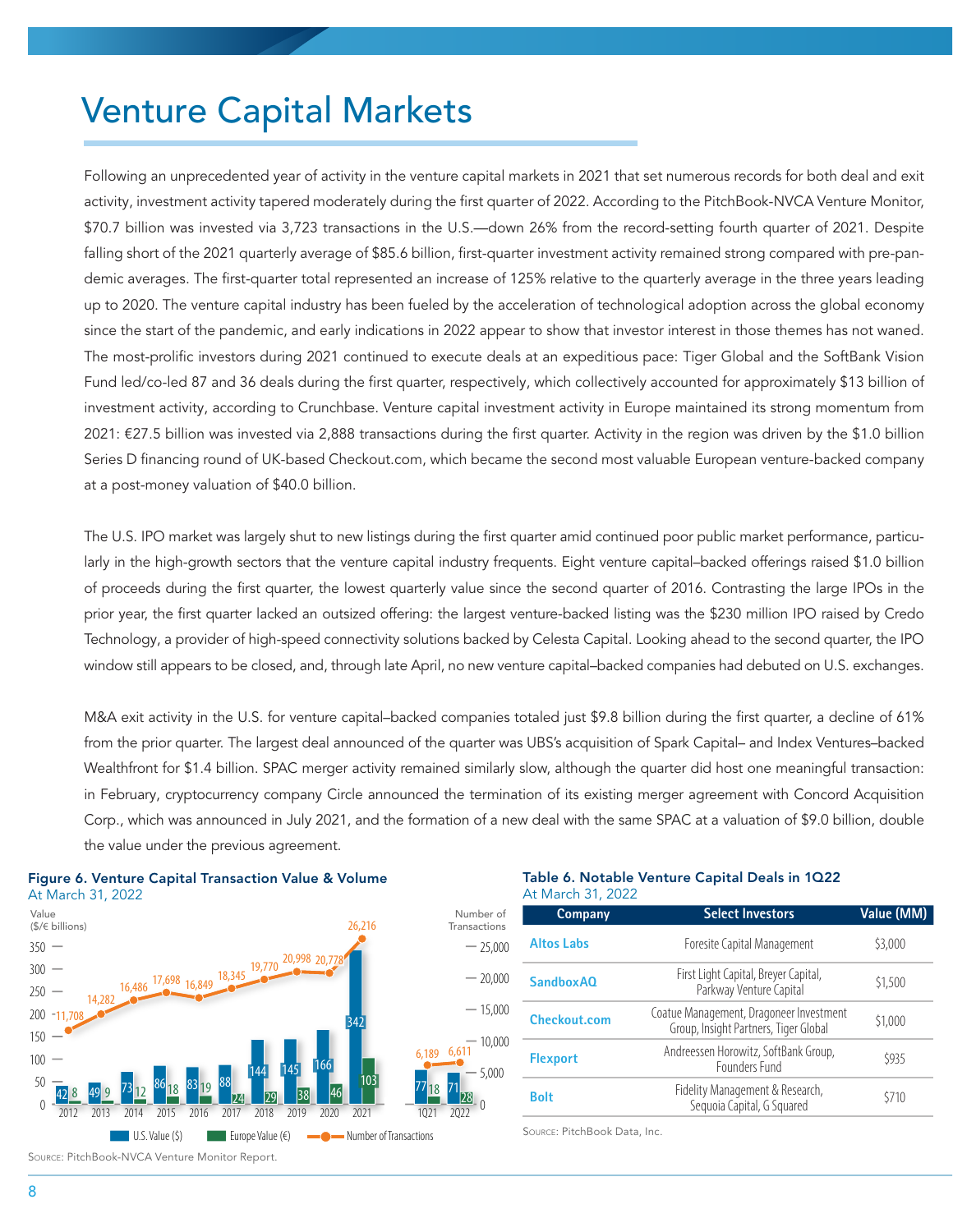### Private Credit Markets

Leveraged credit markets were impacted by the increase in market volatility and uncertainty during the first quarter of 2022. U.S. institutional leveraged loan issuance totaled \$113.9 billion during the first quarter, a 9% decline from the prior quarter and 38% lower than the first quarter of 2021, according to S&P LCD. Early in the quarter, it appeared that the accommodative conditions that drove record non-investment-grade issuance in 2021 would continue to prevail in the new year. However, Russia's invasion of Ukraine in February, a spike in energy commodity prices, multidecade high inflation readings in the U.S., and an increase in bond yields quickly soured market sentiment. The marked increase in uncertainty threatened to derail existing loan syndications and forced many issuers to upwardly flex, or increase pricing, for their deals. The average yield for a new issue B-rated loan was 5.79%, up from 4.67% at the end of 2021. As expected, direct lenders helped fill the void left by the constrained leveraged loan and high-yield bond markets. During the quarter, direct lenders announced several billion dollar–plus unitranche financings, including a \$2.5 billion facility to support the take-private buyout of software company Anaplan by Thoma Bravo. The ability for direct lenders to structure bespoke financing solutions and underwrite loans more efficiently and reliably than the syndicated debt markets is expected to continue to drive more borrowers to the private credit markets for their financing needs.

Despite the increase in volatility during the first quarter, indicators of distress in the non-investment-grade markets remain at historically low levels, due in large part to strong operating earnings and healthy balance sheets for most companies and industry sectors. Additionally, many non-investment-grade companies took advantage of robust conditions in 2021 to refinance debt and push out maturities. The trailing 12-month U.S. high-yield default rate was 0.5% at the end of March, unchanged from the end of 2021 and close to its lowest level ever, according to Fitch Ratings. There were three defaults during the quarter, all in March, totaling \$4.6 billion in default value. Similarly, the leveraged loan default rate ended the quarter at 0.27%, close to the historical low of 0.26% set in December 2007, according to S&P LCD. The leveraged loan distress ratio, which is a more forward-looking indicator that measures the percentage of performing loans trading below 80% of par, ended the quarter at 1.9%, up modestly from the end of 2021 and well below the 31.1% ratio in March 2020. Notwithstanding the currently muted levels of distress in the credit markets, many distressed debt investors believe that high inflation, heightened geopolitical risks, ongoing supply chain bottlenecks, and an increasingly hawkish Federal Reserve will have an adverse impact on economic growth and that there are many companies that are vulnerable to an economic downturn.



Figure 7. High-Yield Bond Spreads over U.S. Treasuries

Source: BofA Merrill Lynch.

Figure 8. U.S. Institutional Leveraged Loan Issuance At March 31, 2022

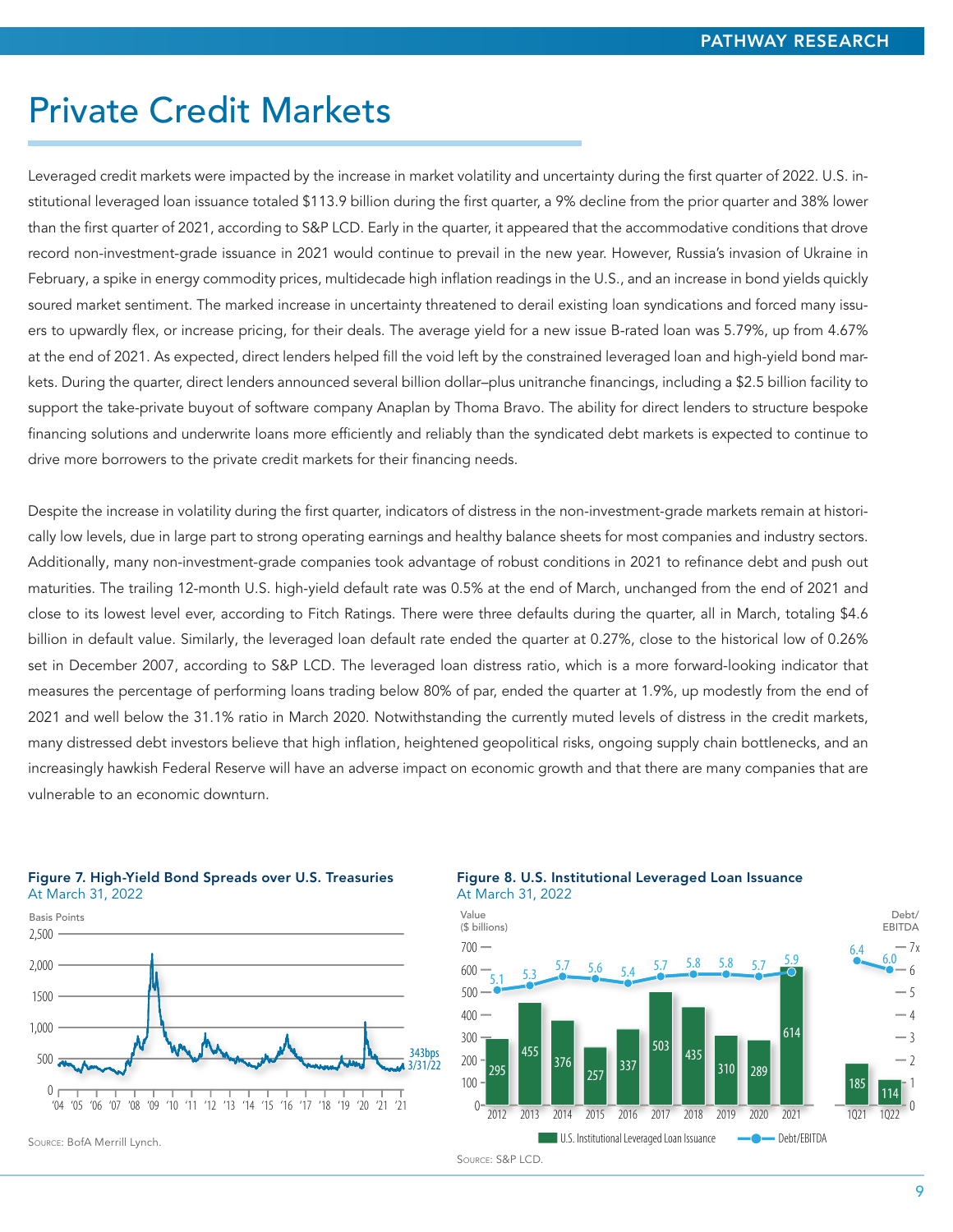# Infrastructure

Following a strong 2021 fundraising environment, infrastructure fundraising continued at a brisk pace to kick off 2022: during the first quarter, global infrastructure funds raised \$41.1 billion. Not only does this represent the third-largest quarterly amount on record, but it is also nearly double the quarterly average over the past five years. Activity was driven primarily by KKR Global Infrastructure IV (\$17.0 billion) and Stonepeak Infrastructure IV (\$14.0 billion), which cumulatively accounted for 75% of total quarterly activity. As a result of continued secular tailwinds, favorable market dynamics, and a number of large managers expected to be fundraising in 2022, infrastructure fundraising is anticipated to remain robust throughout the year.

Global infrastructure investment activity reached \$44.0 billion during the first quarter—the third-largest quarterly total of the past three years. Eight deals in excess of \$1.0 billion were announced during the quarter, which accounted for 85% of total quarterly activity. The \$14.6 billion acquisition of Suez Environment—an operator of water distribution and treatment systems—by a consortium of investors that included Meridiam Infrastructure and Global Infrastructure Partners was the primary driver of deal activity during the quarter. Notably, six of the nine largest deals in the first quarter were renewable energy assets.

Global energy volatility increased as a result of the Russia–Ukraine conflict, which has led to a degree of uncertainty for infrastructure managers and investors. The conflict has spurred high energy costs and has led to renewed concerns over the energy supply chain, particularly in Europe, where Russia supplies roughly 40% of the natural gas used to heat European homes and generate electricity. However, infrastructure stands to serve as a mitigating opportunity to achieve diversified and reliable energy production, particularly as it relates to renewables. Europe's reliance on exported Russian LNG and energy resources has led many countries to expedite their renewable build-out and reevaluate energy transition initiatives—a move that is likely to spur further investment opportunities for infrastructure managers. The push for greater energy independence and renewable energy will likely lead to an expanded opportunity set not only for renewable energy generation assets, but also for related assets, such as energy storage and transmission. As such, energy transition and diversified infrastructure managers, which continue to account for a large proportion of global infrastructure fundraising and deal activity, are in a unique position to not only provide energy supply stability and reliability, but also to further aid in the continued global transition to cleaner renewable resources.





Source: PitchBook Data, Inc.

#### Table 7. Notable Infrastructure Deals in 1Q22 At March 31, 2022

| <b>Asset/Company</b>                  | Acquirer                                                                                                       | <b>Industry</b>        | <b>Region</b> | <b>Deal Size</b><br>(MM) |
|---------------------------------------|----------------------------------------------------------------------------------------------------------------|------------------------|---------------|--------------------------|
|                                       | Caisse des Dépôts Group,<br><b>Suez Environment Global Infrastructure Partners,</b><br>Meridiam Infrastructure | Utilities &<br>Related |               | France \$14,606          |
| <b>South Jersey</b><br>(NYS: SJI)     | JP Morgan Asset Management                                                                                     | Utilities &<br>Related | U.S.          | \$8,100                  |
| <b>Falck Renewables</b><br>(MIL: FKR) | JP Morgan Asset Management Renewables                                                                          |                        | Italy         | \$3,900                  |
| <b>Reden Solar</b>                    | British Columbia Investment<br>Management, Macquarie<br>Asset Management, Munich<br>Ergo Asset Management      | Renewables France      |               | \$3,101                  |
| <b>Invenergy</b>                      | Blackstone                                                                                                     | Renewables             | IJς           | \$3,000                  |

Source: PitchBook Data, Inc.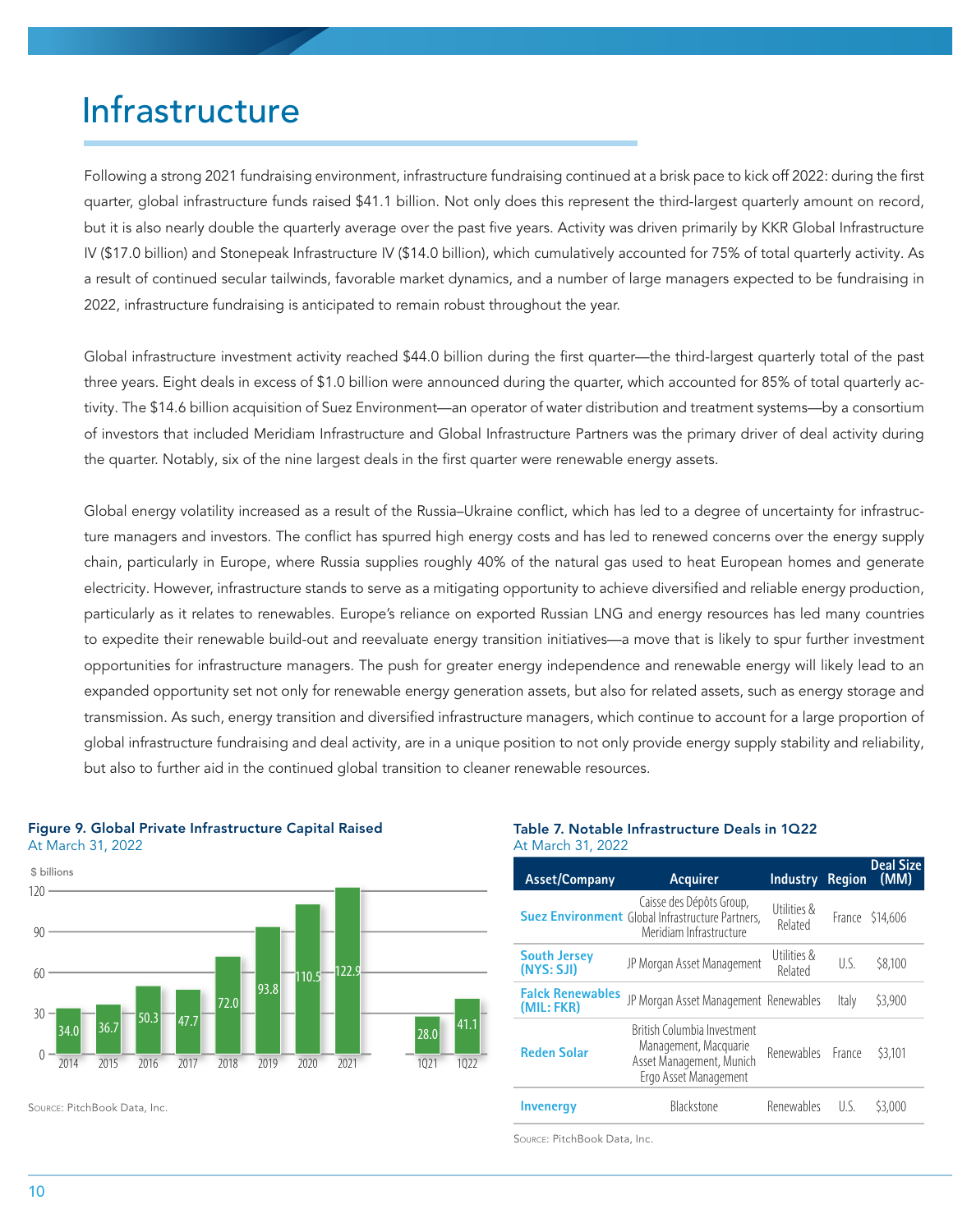### Fundraising Market

Global private equity fundraising totaled \$202 billion during the first quarter—the fourthhighest total on record and the third time in the past four quarters that fundraising exceeded the \$200 billion threshold. The strength of the fundraising landscape has been driven by the industry's strong overall performance, a high level of distributions to limited partners, and the continued growth of the asset class within many institutional investors' portfolios. The record pace of investment across most private equity strategies in 2021 has resulted in managers returning to market sooner than previously expected and has created a competitive fundraising environment. A staggering 670 private equity funds held closes during the first quarter—in line with the prior quarter but up 64% relative to the prior market peak in the fourth quarter of 2007. The volume of opportunities has stretched the capacity of many limited partners and may extend fundraising periods relative to the average of the past several years. 2022 also appears set to be a hallmark year for large-cap buyout managers. According to PitchBook Data, Inc., at least eight funds have or are expected to hold fundraisings targeting \$20 billion or greater during the year—an aggregate target of more than \$200 billion in commitments.



Source: Refinitiv and Pathway Research. NOTES: Percentages are based on net amounts raised, which are adjusted for fund-size reductions. Data is continuously updated and is therefore subject to change.

The venture capital industry has continued to play a meaningful role in global fundraising activity. During the first quarter, venture capital fundraising reached \$91.3 billion—a more than 30% increase from the previous record set during the prior quarter. The strategy accounted for 45% of total quarterly activity, its largest proportion of the global total on record. Notable venture funds raised during the first quarter include Alpha Wave Ventures II (\$10.0 billion), Andreessen Horowitz LSV III (\$5.0 billion), and General Catalyst XI (\$4.6 billion). Buyout funds raised \$73.4 billion during the quarter—in line with the quarterly average over the past three years. The strategy was led by HgCapital's latest large-cap fund, Hg Saturn 3, which raised \$8.5 billion. Fundraising for energy-focused funds has remained limited in recent quarters. Market volatility and poor performance across much of the upstream oil and gas sector has forced many general partners to evaluate a shifting focus toward alternative energy sources. The recent rise in energy prices is expected to improve near-term performance in the industry; however, limited partner demand for the sector over a longer period remains unclear.

72

1 1 41

51

0 1 36

73 91

181 6

40

220

#### Figure 10. Global Fundraising by Strategy At March 31, 2022



|  |  | Source: Refinitiv and Pathway Research. |  |
|--|--|-----------------------------------------|--|
|  |  |                                         |  |

 $\frac{23}{40}$   $\frac{30}{162}$   $\frac{53}{182}$   $\frac{58}{152}$ 

0

200

NOTES: Fundraising amounts are based on net amounts raised, which are adjusted for fund-size reductions. • Data is continuously updated and is therefore subject to change. • Amounts may not foot due to rounding. • <sup>a</sup>Comprises special situations and other fund strategies not classified as buyout-, venture capital–, credit-, or energy-focused.

102 50

 $\frac{10}{40}$   $\frac{10}{30}$   $\frac{53}{182}$   $\frac{58}{151}$   $\frac{109}{199}$   $\frac{236}{236}$   $\frac{1279}{279}$   $\frac{364}{104}$   $\frac{284}{104}$   $\frac{339}{104}$ 

2012 2013 2014 2015 2016 2017 2018 2019 2020 2021 1021 1Q22

Buyouts **Contract Distressed Debt Capital Distressed Debt Change** Distressed Debt **Contract Proper** Conter<sup>e</sup>

#### Table 8. Notable Funds Raised in 1Q22 At March 31, 2022

| <b>Fund</b>                                       | <b>Strategy</b>           | <b>Region</b> | <b>Amount (MM)</b> |
|---------------------------------------------------|---------------------------|---------------|--------------------|
| <b>Alpha Wave Ventures II</b>                     | Venture Capital           | U S           | \$10,000           |
| <b>Hg Saturn 3</b>                                | <b>Buyouts</b>            | UK            | \$8,500            |
| <b>BDT Capital Partners Fund 4</b>                | <b>Buyouts</b>            | U.S.          | \$6,500            |
| <b>Petershill IV</b>                              | <b>Special Situations</b> | U.S.          | \$5,000            |
| <b>Andreessen Horowitz LSV</b><br><b>Fund III</b> | Venture Capital           | U.S.          | \$5,000            |

Source: Refinitiv and Pathway Research.